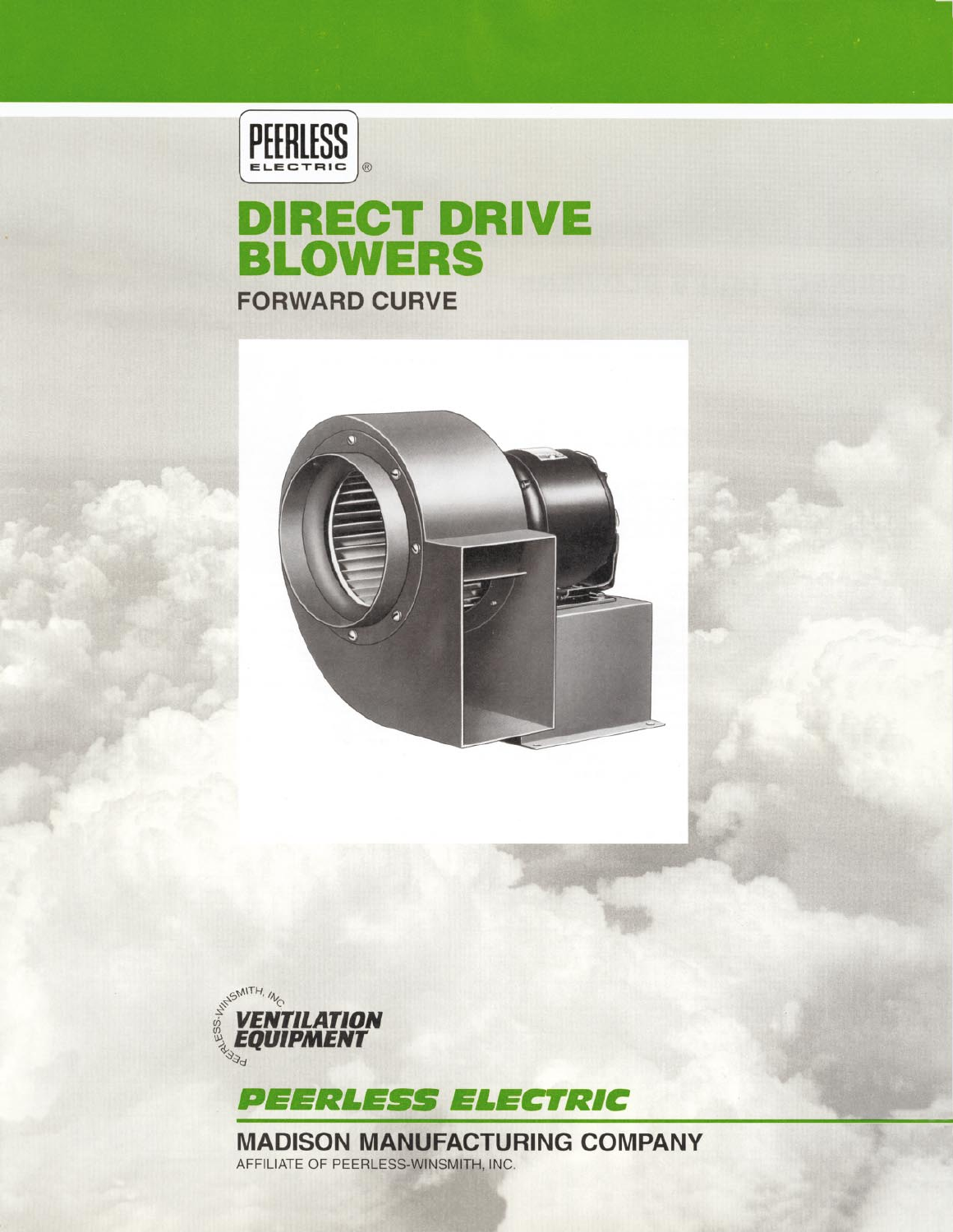

## **DIRECT DRIVE BLOWERS**

### **APPLICATION:**

Used extensively for general ventilation of small areas where duct systems are required. Used for washrooms, restaurants and small hood exhaust. Slow speed units extremely quiet where noise is a factor.

### **FEATURES:**

### **General Construction**

 Housings and bases are 16 gauge steel. Wheels are dynamically balanced and equipped with cast iron hubs. Blowers are finished with baked powered epoxy.

### **Motors**

 Sizes D5 through D9 are furnished standard with open, all-angle sleeve bearing resilient mounted, split phase type motors for 115 volt, 60 cycle, single phase. 230 volt of same type motors is also available.

 Sizes D11 and D12 are furnished standard with open drip proof, ball bearing 115/230 single phase, 60 cycle, rigid mounted capacitor induction motors.

 All sizes are also available with ball bearings, rigid mounted motors open, totally enclosed, or explosion proof and for three phase current.

### **Rotation and Discharge**

Standard units are built for clockwise rotation and bottom horizontal discharge. However, any rotation or discharge will be furnished when so specified. Housings may be easily rotated to any of eight different discharge directions if desired at time of installation.

### **Custom Features**

 Weather-proof drive covers to cover the motor are available if unit is mounted outside. Also such extras as non-ferrous wheel, vibration pads, discharge dampers, acid resisting paint, inlet or outlet screens and other special features are available for special requirements.

### **Capacities**

Tested in accordance with AMCA Standard 210.

### **Blower Performance Data**

| <b>MODELMOTORILOWER</b> |      |         | <b>FREE AIR</b> |       | $1/8$ " |           | 1/4     |      | $3/8$ " |      | 1/2   |                          | $5/8$ " |           | $3/4$ " |       |                          |        |       | $1 - 1/4$ " |
|-------------------------|------|---------|-----------------|-------|---------|-----------|---------|------|---------|------|-------|--------------------------|---------|-----------|---------|-------|--------------------------|--------|-------|-------------|
| NO.                     | H.P. | IR.P.M. | C.F.M           | O. V. | C.F.M.  | O.V.      | C.F.M.  | O. V | C.F.M   | O.V. | C.F.M | O. V.                    | C.F.M   | 0.9.      | C.F.M.  | O. V. | C.F.M                    | O. V.  | C.F.M | O. V.       |
| <b>D 5 A</b>            | 1/6  | 1750    | 184             | 1630  | 169     | 1500      | 144     | 1275 | 112     | 995  |       |                          |         |           |         |       | $\overline{\phantom{a}}$ |        |       |             |
| $D$ 6 A A               | 1/6  | 1150    | 390             | 1880  | 330     | 1590      | 250     | 1205 | 100     | 480  |       | $\overline{\phantom{a}}$ |         |           |         |       | $\overline{\phantom{a}}$ | ۰.     |       |             |
| D 6 A B                 | 1/6  | 1750    | 595             | 2865  | 560     | 2700      | 5 1 5   | 2480 | 470     | 2265 | 420   | 2025                     | 365     | 1760      | 300     | 1445  | $\sim$                   | $\sim$ |       |             |
| <b>D 8 A</b>            | 1/6  | 1150    | 760             | 2570  | 680     | 2300      | 620     | 2095 | 535     | 1810 | 430   | 1455                     |         |           |         |       | $\overline{\phantom{a}}$ |        |       |             |
| <b>D8C</b>              | 1/3  | 1750    | 1150            | 3885  | 1085    | 3665      | 1050    | 3550 | 1005    | 3400 | 960   | 3240                     | 9 1 5   | 3090      | 865     | 2920  | 750                      | 2535   | 580   | 1960        |
| <b>D</b> 9 A            | 1/6  | 850     | 875             | 1870  | 835     | 1785      | 780     | 1665 | 680     | 1450 | 470   | 1005                     |         |           |         |       | $\overline{\phantom{a}}$ | $\sim$ |       |             |
| D 9 C                   | 1/3  | 1150    | 1180            | 2520  | 160     | 2480      | 1125    | 2400 | 090     | 2325 | 1035  | 2210                     | 963     | 2060      | 855     | 1825  |                          |        |       |             |
| D 1 1 D                 | 1/2  | 850     | 1520            | 2395  | 1380    | 2170      | 1290    | 2025 | 1145    | 1800 | 1010  | 1585                     | 860     | 1350      |         |       | $\overline{\phantom{a}}$ |        |       |             |
| D 1 1 E                 | 3/4  | 1150    | 2060            | 3240  | 1970    | 3095      | 1870    | 2940 | 1800    | 2830 | 1710  | 2690                     | 1605    | 2525      | 1500    | 2355  | 1290                     | 2030   | 1020  | 1605        |
| D 1 2 E                 | 3/4  | 850     | 2475            | 2885  | 2365    | 2760      | 2260    | 2640 | 2140    | 2495 | 2015  | 2350                     | 1885    | 2200      | 1725    | 2010  | 1245                     | 1450   |       |             |
| D 1 2 H                 |      | 1150    | 3350            | 3900  |         | 3275 3815 | 3 1 9 5 | 3725 | 3 1 1 5 | 3630 | 3025  | 3530                     |         | 2940 3430 | 2850    | 3320  | 2660                     | 3100   | 2450  | 2855        |

### **BLOWER DIMENSIONS**

|                                  |                              | <b>DLUWER DIMENSIONS</b>                     |            |    |              |           |           |                |     |           |          |                         |                                                             |      |           |              |                        |                 |           |              |                     |            |
|----------------------------------|------------------------------|----------------------------------------------|------------|----|--------------|-----------|-----------|----------------|-----|-----------|----------|-------------------------|-------------------------------------------------------------|------|-----------|--------------|------------------------|-----------------|-----------|--------------|---------------------|------------|
| MODEL                            | <b>MOTOR</b><br><b>FRAME</b> | WHEEL                                        |            | B  | $\mathbf{C}$ | D.        | E.        |                | G   | н.        |          |                         | $M^*$                                                       |      | $\Omega$  | $\mathbf{D}$ | R                      | S.              |           | $\mathbf{M}$ | W.                  | X          |
| D <sub>5</sub> A                 | 48                           | $4-1/2 \times 2-1/2$ 8-3/8                   |            |    | $5 - 1/8$    | $3 - 3/8$ | $3 - 3/4$ | 6              | 1/2 |           |          |                         | $3-1/2$ 3-1/8 3-3/4 4-1/8 11-1/2                            | 3/8  | $2 - 3/4$ |              | $4 - 5/8$              | $8 - 5/8$       | $9 - 1/2$ |              | $\sim$              | $5 - 1/4$  |
| D <sub>5</sub> A                 | 56                           | $4-3/4$ X 2-1/4 8-3/8                        |            |    | $5 - 1/8$    | $3 - 3/8$ | $3 - 3/4$ | 6              | 1/2 |           |          |                         | $3-1/2$ 3-1/8 3-3/4 4-1/8 11-1/4                            | 3/8  | $2 - 3/4$ | $\Delta$     | $4 - 5/8$              | $9 - 1/8$       | $9 - 1/2$ |              | $\sim$              | $5 - 3/4$  |
| AA<br>D6 AB                      | 48                           | $6 - 1/4 \times 3$                           | $9 - 3/8$  |    | $7 - 3/8$    | $4 - 1/4$ | $4 - 1/4$ |                | 1/2 |           |          | 6                       | $11 - 7/8$                                                  | 3/8  | $3 - 1/8$ | 6            | $7 - 1/8$              | $12 - 3/8$      | 12        |              | $\sim$              | $8 - 1/2$  |
| A A<br>D6 AB                     | 56                           | $6 - 1/4 \times 3$                           | $9 - 3/8$  |    | $7 - 3/8$    | $4 - 1/4$ | $4 - 1/4$ | $\overline{7}$ | 1/2 | 5         | $\Delta$ | 6                       | $11 - 5/8$                                                  | 3/8  | $3 - 1/8$ | 6            | $7 - 1/8$              | $12 - 7/8$      | 12        |              | $\sim$              | 9          |
| A<br>D8 C                        | 48                           | $7 - 3/4 \times 3 - 7/8$                     | 11         | 8  | $8 - 1/4$    | 3/8       | 5         | $\overline{7}$ | 1/2 | 6         |          |                         | $4-5/8$ 6-3/4 6-7/8 12-1/2                                  | 3/8  | $3 - 3/4$ | 8            | $\mathbf{R}$           | $13 - 1/8$      | 12        |              | $\sim$              | $8 - 1/2$  |
| $\mathsf{A}$<br>D <sub>8</sub> C | 56                           | $7 - 3/4 \times 3 - 7/8$                     | 11         | 8  | $8 - 1/4$    | 3/8       | 5         | $\overline{7}$ | 1/2 | 6         |          |                         | $4-5/8$ 6-3/4 6-7/8 12-1/4 3/8                              |      | $3 - 3/4$ | 8            | $\mathbf{R}$           | $13 - 5/8$      | 12        |              | $\sim$              | 9          |
| $\overline{A}$<br>D9 C           | 48                           | $9 \times 4 - 1/2$                           | $12 - 1/8$ |    | $10 - 3/4$   | $6 - 1/2$ | $5 - 5/8$ |                | 1/2 | $6 - 3/4$ |          |                         | $5-5/8$ 7-3/4 7-1/8 13-1/4                                  | 3/8  | $4 - 3/8$ | 9            | $9 - 1/4$              | $14 - 1/2$      | 16        |              | $\sim$              | $9 - 3/8$  |
| $\mathsf{A}$<br>D9 C             | 56                           | $9 \times 4 - 1/2$                           | $12 - 1/8$ |    | $10 - 3/4$   | $6 - 1/2$ | $5 - 5/8$ |                | 1/2 | $6 - 3/4$ |          | $5-5/8$ $7-3/4$ $7-1/8$ | 13                                                          | 3/8  | $4 - 3/8$ | 9            | $9 - 1/4$              | 15              | 16        |              | $\sim$              | $9 - 7/8$  |
| D<br>D <sub>11</sub> E           | 56/145T                      | $0-5/8$ X 5-1/4 14-3/4                       |            | 9  | $11 - 3/4$   | 8         | $6 - 7/8$ | $7 - 1/2$      | 3/4 | 8         |          |                         | $6-3/4$ 9-1/8 8-1/8 13-7/8                                  | 3/8  | 5         | 10           | $10 - 3/4$             | $18 - 1/4$      | 16        |              | $\sim$              | $11 - 3/4$ |
| D<br>D <sub>11</sub> E           |                              | 182T/184T 0-5/8 X 5-1/4 14-3/4 11-1/2 11-3/4 |            |    |              | R         | $6 - 7/8$ | 10             | 3/4 | 8         |          |                         | $6-3/4$ 9-1/8 8-1/8 15-1/2                                  | 3/8  | 5         | 10           |                        | $10-3/4$ 17-3/4 | 16        |              | $\sim$              | $11 - 1/4$ |
| D<br>D <sub>12</sub> E<br>H      |                              | 182T/184T 2-1/2 X 6-1/2 16-3/8               |            | 13 | $13 - 1/4$   | $9 - 5/8$ | $7 - 3/8$ |                |     |           |          |                         | $9-3/4$ $2-1/2$ $10-1/8$ $8-1/2$ $11-1/2$ $10-1/2$ $16-3/8$ | 9/16 | $6 - 1/2$ |              | $13-1/4$ 13-1/4 24-1/4 |                 | 20        |              | $11 - 1/4$ 11 - 1/4 | 17         |
| D<br>D <sub>12</sub> E<br>H      |                              | 213T/215T 2-1/2 X 6-1/2 16-3/8               |            | 13 | $13 - 1/4$   | $9 - 5/8$ | $7 - 3/8$ |                |     |           |          |                         | $9-3/4$ $2-1/2$ $10-1/8$ $8-1/2$ $11-1/2$ $10-1/2$ $20-3/4$ | 9/16 | $6 - 1/2$ |              | $13-1/4$ 13-1/4 24-1/4 |                 | 20        |              | $11 - 1/4$ 11 - 1/4 | 17         |

\* M D im e n s io n w il l va r y o n typ e o f m o to r u s e d .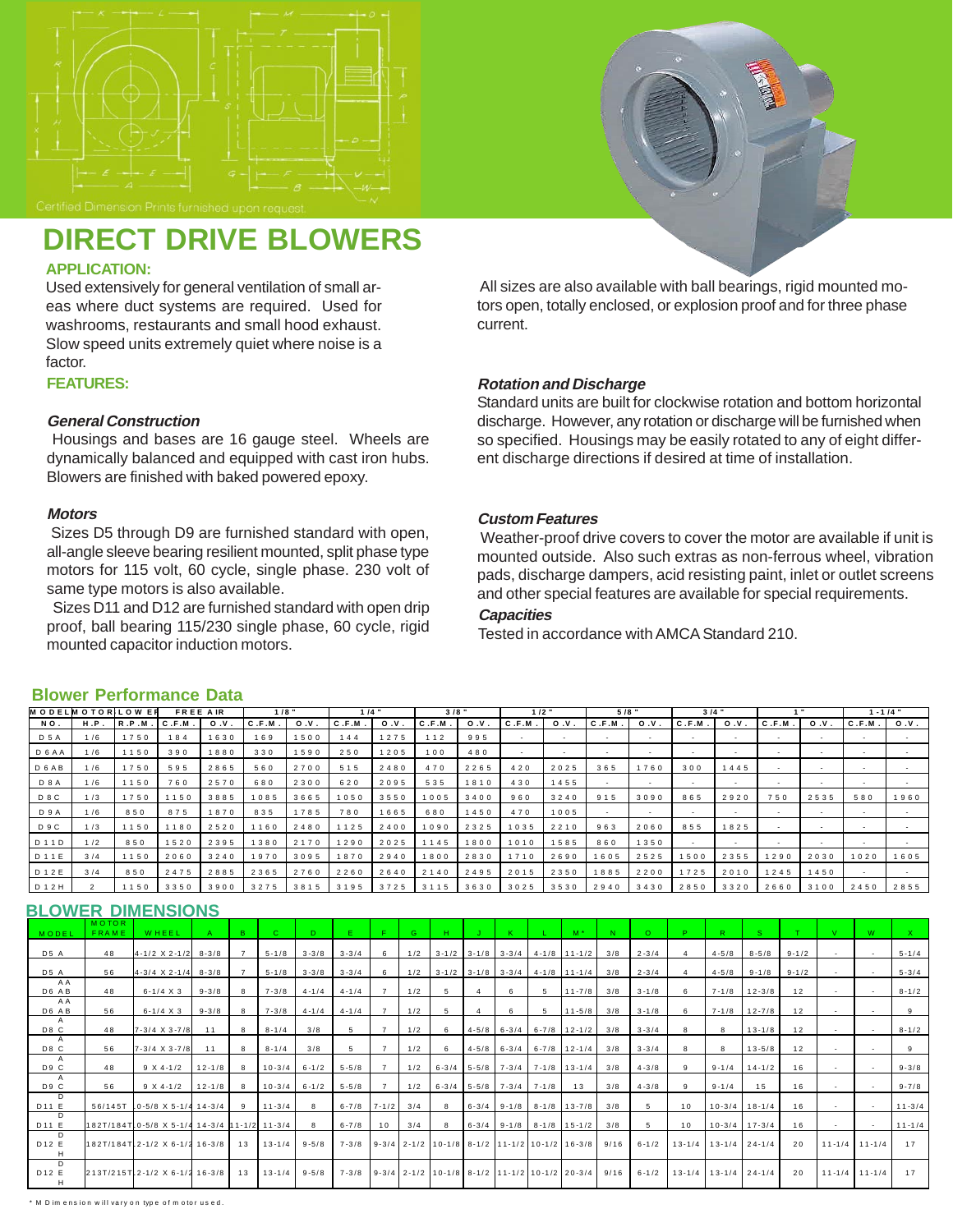### **HIGH SPEED BLOWERS**



### **APPLICATION:**

Use for systems that require air delivery at high static pressures, such as garage monoxide systems, electronic cooling or industrial applications. For lower static pressure use standard blowers as listed on opposite page.

### **FEATURES:**

General Construction – Housings and bases are 16 gauge steel. Wheels are dynamically balanced and equipped with cast iron hubs. Blowers are finished with baked powdered epoxy.

### **Motors**

Single phase motors are 115/230 volt, 60 cycle, capacitor start induction run type. Three phase motors are 220/440 volt, 60 cycle, squirrel cage induction run type. Standard units are furnished with open, continuous duty, ball bearing solid foot motors. Special motors are available such as totally enclosed, 25 or 50 cycle, explosion proof, etc.

### **Rotation and Discharge**

 Standard units are built for clockwise rotation and bottom horizontal discharge. However, any rotation or discharge will be furnished when so specified. Housings may be easily rotated to any one of eight different discharge directions if desired at time of installation.

### **Custom Features**

Weather-proof drive covers to cover the motor are available if unit is mounted outside. Also such extras as non-ferrous wheel, vibration pads, discharge dampers, acid resisting paint, inlet or outlet screens and other special features are available for special requirements.

### **Capacities**

Tested in accordance with AMCA Standard 210.

|                  |             | <b>MODEL MOTOR BLOWER</b> | $3/4$ "<br>$1/2$ "                           |                                     |        |      | $1 - 1/4$           |      | $1/1 - 2$ " |      |        | $1 - 3/4$ " | 2"     |      | $2 - 1/4$ " |        | $2 - 1/2$ |        | $2 - 3/4$ " |      |                          |        |
|------------------|-------------|---------------------------|----------------------------------------------|-------------------------------------|--------|------|---------------------|------|-------------|------|--------|-------------|--------|------|-------------|--------|-----------|--------|-------------|------|--------------------------|--------|
| NO.              | <b>H.P.</b> | R.P.M.                    | C.F.M.                                       | O.V.                                | C.F.M. | O.V. | C.F.M.              | O.V. | C.F.M.      | O.V  | C.F.M. | O.V.        | C.F.M. | O.V. | C.F.M.      | O.V.   | C.F.M.    | O.V.   | C.F.M.      | O.V. | C.F.M.                   | O.V.   |
| D <sub>9</sub> D | 1/2         | 1750                      | 895<br>WILL OVERLOAD MOTOR<br>1910           |                                     |        |      |                     |      | 810         | 1730 | 735    | 1570        | 615    | 1315 |             | $\sim$ | . .       | $\sim$ |             |      | $\overline{\phantom{a}}$ | $\sim$ |
| D <sub>9E</sub>  | 3/4         | 1750                      | WILL OVER LOAD MOTOR<br>3310<br>1550         |                                     |        |      |                     |      |             |      |        | 3085        | 1290   | 2755 | 1100        | 2345   | $\sim$    | $\sim$ | ٠.          |      |                          |        |
| D <sub>9F</sub>  |             | 1750                      | 1720<br>3670<br>1675<br>1620<br>3580<br>3460 |                                     |        |      |                     |      |             | 3310 | 1445   | 3085        | 1290   | 2755 | 1100        | 2345   |           |        | . .         |      |                          |        |
| <b>D11F</b>      |             | 1750                      |                                              |                                     |        |      | WILL OVERLOAD MOTOR |      |             |      |        |             | 1425   | 3070 | 1280        | 2760   | 120       | 2415   | 910         | 1960 |                          |        |
| <b>D11G</b>      | $1 - 1/2$   | 1750                      |                                              | WILL OVERLOAD MOTOR<br>1840<br>3970 |        |      |                     |      |             |      |        |             |        | 3730 | 1600        | 3455   | 1450      | 3130   | 1280        | 2760 | 1040                     | 2240   |
| D11H             |             | 1750                      | WILL OVERLOAD MOTOR<br>2415                  |                                     |        |      |                     |      |             |      |        |             | 2240   | 3520 | 2130        | 3345   | 1990      | 3130   | 1850        | 2910 | 1660                     | 2610   |

### **BLOWER PERFORM ANCE DAT A**

#### **B L OWE R D IM E NSIO NS**

| <b>MODEL</b>     | <b>MOTOR</b><br><b>FRAME</b> | <b>HP</b>      | <b>RPM</b> | <b>WHEEL</b>            |            | в          | c.         | D.        | E.        |           | G.  | н         |           | к         |           | M <sup>*</sup> | N   | Ō.        | D  | R          | x          |
|------------------|------------------------------|----------------|------------|-------------------------|------------|------------|------------|-----------|-----------|-----------|-----|-----------|-----------|-----------|-----------|----------------|-----|-----------|----|------------|------------|
| D <sub>9</sub> D | 56                           | 1/2            | 1750       | 9 X 3                   | $12 - 1/8$ | 8          | $10 - 3/4$ | $6 - 1/2$ | $5 - 5/8$ |           | 1/2 | $6 - 3/4$ | $5 - 5/8$ | $7 - 3/4$ | $7 - 1/8$ | 13             | 3/8 | $4 - 3/8$ | 9  | $9 - 1/4$  | $9 - 7/8$  |
| D <sub>9E</sub>  | 56                           | 3/4            | 1750       | $9 X 4 - 1/2$           | $12 - 1/8$ | 8          | $10 - 3/4$ | $6 - 1/2$ | $5 - 5/8$ |           | 1/2 | $6 - 3/4$ | $5 - 5/8$ | $7 - 3/4$ | $7 - 1/8$ | 13             | 3/8 | $4 - 3/8$ | 9  | $9 - 1/4$  | $9 - 7/8$  |
| D <sub>9F</sub>  | 56/145T                      |                | 1750       | $9 X 4 - 1/2$           | $12 - 1/8$ | 8          | $10 - 3/4$ | $6 - 1/2$ | $5 - 5/8$ |           | 1/2 | $6 - 3/4$ | $5 - 5/8$ | $7 - 3/4$ | $7 - 1/8$ | $14 - 1/4$     | 3/8 | $4 - 3/8$ | 9  | $9 - 1/4$  | $9 - 7/8$  |
| D <sub>9F</sub>  | 182T/184T                    |                | 1750       | $9 X 4 - 1/2$           | $12 - 1/8$ | 11         | $10 - 3/4$ | $6 - 1/2$ | $5 - 5/8$ | 10        | 1/2 | $6 - 3/4$ | $5 - 5/8$ | $7 - 3/4$ | $7 - 1/8$ | 15             | 3/8 | $4 - 3/8$ | 9  | $9 - 1/4$  | $10 - 7/8$ |
| D11F             | 56/145T                      |                | 1750       | $10 - 5/8$ X 3          | $14 - 3/4$ | 9          | $11 - 3/4$ | $5 - 7/8$ | $6 - 7/8$ | $7 - 1/2$ | 3/4 | 8         | $6 - 3/4$ | $9 - 1/8$ | $8 - 1/8$ | $12 - 3/4$     | 3/8 |           | 10 | $10 - 3/4$ | $11 - 1/4$ |
| <b>D11F</b>      | 182T/184T                    |                | 1750       | $10 - 5/8$ X 3          | $14 - 3/4$ | $11 - 1/2$ | $11 - 3/4$ | $5 - 7/8$ | $6 - 7/8$ | 10        | 3/4 | 8         | $6 - 3/4$ | $9 - 1/8$ | $8 - 1/8$ | $14 - 5/8$     | 3/8 |           | 10 | $10 - 3/4$ | $11 - 3/4$ |
| <b>D11G</b>      | 56/145T                      | $1 - 1/2$      | 1750       | $10 - 5/8$ X 4          | $14 - 3/4$ | 9          | $11 - 3/4$ | $5 - 7/8$ | $6 - 7/8$ | $7 - 1/2$ | 3/4 | 8         | $6 - 3/4$ | $9 - 1/8$ | $8 - 1/8$ | $12 - 3/4$     | 3/8 |           | 10 | $10 - 3/4$ | $11 - 3/4$ |
| <b>D11G</b>      | 182T/184T                    | $1 - 1/2$      | 1750       | $10 - 5/8$ X 4          | $14 - 3/4$ | $11 - 1/2$ | $11 - 3/4$ | $5 - 7/8$ | $6 - 7/8$ | 10        | 3/4 | 8         | $6 - 3/4$ | $9 - 1/8$ | $8 - 1/8$ | $14 - 5/8$     | 3/8 |           | 10 | $10 - 3/4$ | $11 - 1/4$ |
| <b>D11H</b>      | 56HZ/145T                    | $\mathfrak{p}$ | 1750       | 10-5/8 X 5-1/4 14-3/4   |            | 9          | $11 - 3/4$ |           | $6 - 7/8$ | $7 - 1/2$ | 3/4 | 8         | $6 - 3/4$ | $9 - 1/8$ | $8 - 1/8$ | $13 - 7/8$     | 3/8 | 5         | 10 | $10 - 3/4$ | $11 - 3/4$ |
| D11H             | 182T/184T                    |                | 1750       | $10-5/8$ X 5-1/4 14-3/4 |            | $11 - 1/2$ | $11 - 3/4$ |           | $6 - 7/8$ | 10        | 3/4 |           | $6 - 3/4$ | $9 - 1/8$ | $8 - 1/8$ | $15 - 1/2$     | 3/8 | 5         | 10 | $10 - 3/4$ | $11 - 1/4$ |

\* M Dimension will vary on type of motor used.